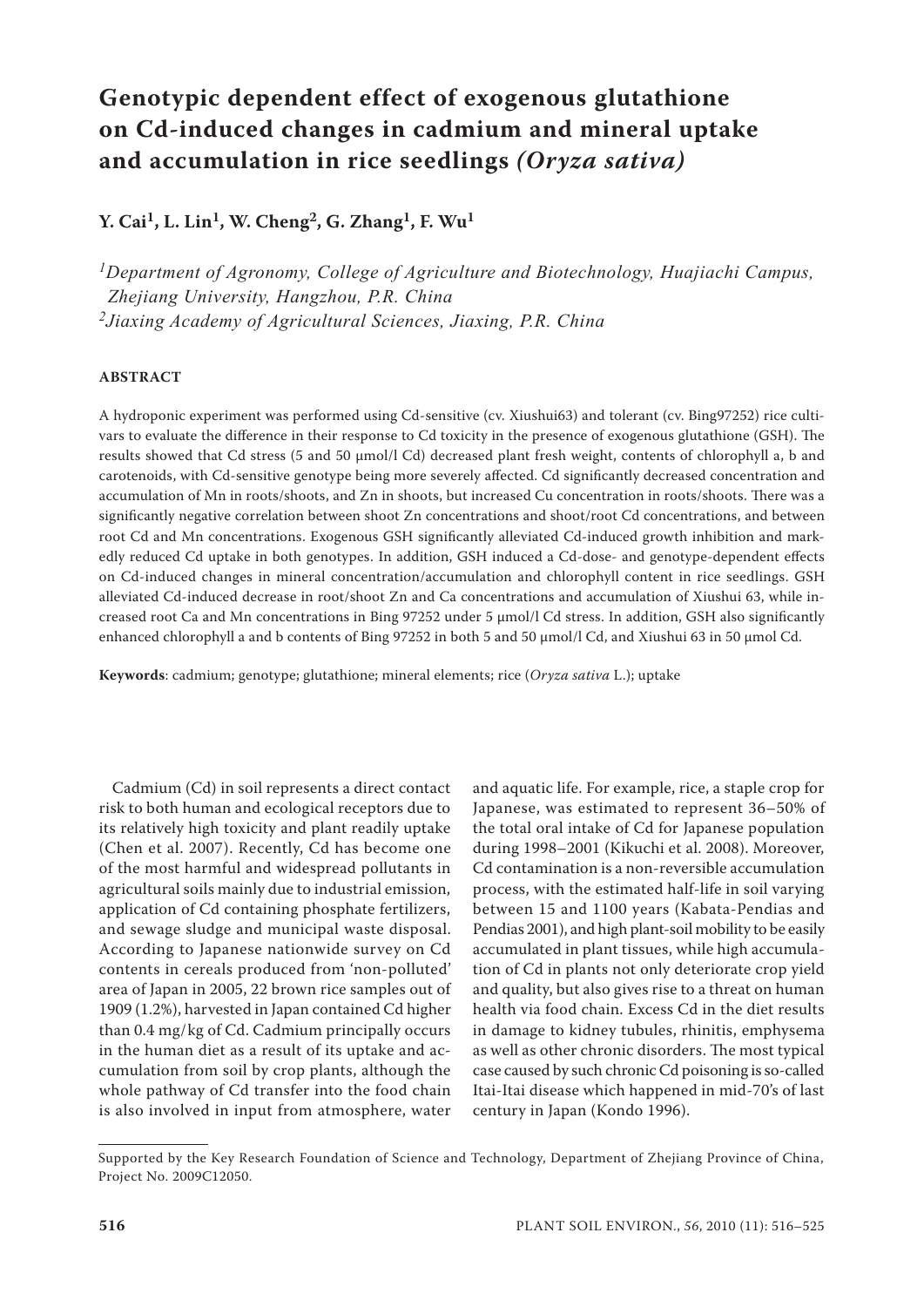The uptake and distribution of Cd varies widely among plant species and cultivars within a species. It is widely accepted that  $Cd^{2+}$  enters root through competition of the transporters of essential metals including Ca, Zn and Mn (Clemens 2006). The interactions of Cd and metal nutrients were reported in some upland crops, such as wheat (Zhang et al. 2002), barley (Wu and Zhang 2002, Wu et al. 2003), tomato (Smith and Brennan 1983), and soybean (Cataldo et al. 1983). However, the interactions between Cd and other nutrients are complicated and quite different with species and genotypes in the same species. The reports available provided the contradictable results. Smith and Brennan (1983) reported a synergistic interaction between Cd and Zn in tomato, while Cataldo et al. (1983) observed antagonistic interaction between Cd and Fe, Zn, Cu, Mn in soybean. Zhang et al. (2002) showed genotype-dependent effects of Cd on Fe, Zn, Cu, Ca and Mg for uptake and translocation in wheat. These conflicting results presumably were due to the differences in the culture methods, species, and conditions such as concentration in medium, growth period and temperature. Therefore, more researches are needed in the interactions between Cd and other elements which could provide clues to explain the nature of Cd accumulation in crops.

Reduced glutathione (γ-Glu-Cys-Gly, GSH), due to its unique redox and nucleophilic properties, is involved in the cellular defense against the toxic action of xenobiotics, oxyradicals, salinity, acidity and as well as metal cations (Wu et al. 2004). It was suggested that GSH acts as a first defense line against metal toxicity through complexing metals before induced synthesis of phytochelatins (PCs) reaches to an effective level (Wu et al. 2004). GSH is also the direct substrate for the synthesis of PCs. Xiang et al. (2001) reported that genetically modified *Arabidopsis* plants with low GSH levels were hypersensitive to Cd due to their limited capacity to produce PCs. Therefore, the question arises whether and/or how external GSH could act as a regulator in preventing Cd stress. The present study was conducted to evaluate the role of external GSH in Cd tolerance, Cd and mineral elements uptake and accumulation using two rice genotypes varying in Cd tolerance, and determine whether there is the difference between rice genotypes differing in Cd tolerance.

#### **MATERIALS AND METHODS**

**Plant material and experimental design**. The hydroponic experiment was carried out in Huajiachi Campus, Zhejiang University, Hangzhou, China. Two *Japonica* rice genotypes were used: Bing97252 and Xiushui63 as relatively Cd-tolerant and sensitive, respectively (Hassan et al. 2005).

Healthy seeds were surface sterilized by soaking in 1.5%  $H<sub>2</sub>O<sub>2</sub>$  for 30 min, fully rinsed with deionized water. After soaking in deionized water at room temperature for 2 days, the seeds were germinated at 35°C for 1 day. The healthy and germinated seeds were sowed in sterilized sand bed and kept in an incubator at 30°C-day/28°C-night under 80% relative humidity (RH). At the  $2<sup>nd</sup>$  leaf stage (10 days old), the uniform healthy plants were selected and transplanted to 20-l plastic containers filled up with 20 l basal nutrient solution (mg/l): 114.3 NH<sub>4</sub>NO<sub>3</sub>, 50.4 NaH<sub>2</sub>PO<sub>4</sub>.2 H<sub>2</sub>O, 89.3 K<sub>2</sub>SO<sub>4</sub>, 110.8 CaCl<sub>2</sub>, 405 MgSO<sub>4</sub> $\cdot$ 7 H<sub>2</sub>O, 1.88 MnCl<sub>2</sub>⋅4 H<sub>2</sub>O, 0.09 (NH<sub>4</sub>)<sub>6</sub>Mo<sub>7</sub>O<sub>24</sub>⋅4 H<sub>2</sub>O, 1.17  $H_3BO_3$ , 0.05 ZnSO<sub>4</sub>⋅7 H<sub>2</sub>O, 0.04 CuSO<sub>4</sub>⋅5 H<sub>2</sub>O, 14.88 Fe-citrate. The container was covered with a polystyrol-plate with 48 evenly spaced holes (2 plants per hole) and placed in a greenhouse. On the  $7<sup>th</sup>$  day after transplanting, Cd (as CdCl<sub>2</sub>) and GSH (98%; Roche Nutley, Nutley, New Jersey, USA) were added to the corresponding containers to form 5 treatments: basal nutrient solution (control), 5 µmol/l Cd (Cd1), 5 µmol/l Cd + 50 µnol/l GSH  $(Cd1 + GSH)$ , 50  $\mu$ mol/l Cd (Cd2), and 50  $\mu$ mol/l  $Cd + 50 \mu mol/l GSH (Cd2 + GSH)$ . The experiment was laid in a split-plot design with treatment as the main plot and genotype as the sub-plot with 4 replicates. The nutrient solution pH was adjusted to 5.1 by 0.1 mol/l NaOH or HCl, and renewed once a week.

**Fresh weight and metal concentration**. After 15 days of treatment, plants were uprooted, and the roots were immersed in 20 mmol  $\text{Na}_2$ -EDTA for 15 min, then separated into roots and shoots (stems and leaves). Plant fresh weight were simultaneously measured, and then dried at 80°C and weighed. Dried shoots and roots were powdered and weighed, then ashed at 550°C for 12 h. The ash was digested with 5 ml 30%  $HNO<sub>2</sub>$ , and then diluted using deionized water. Metal concentration was determined using a flame atomic absorption spectrometry (SHIMADZU AA-6300; Shimadzu Corporation, Japan; Fang et al. 1991).

**Content of chlorophyll a, b and total carotenoids**. Chlorophyll (Chl) a, b and total carotenoids (Cart) content of the 2<sup>nd</sup> fully expanded leaves was determined according to the method of Chen (1984).

Statistical analyses were performed with Data Processing System (DPS) statistical software pack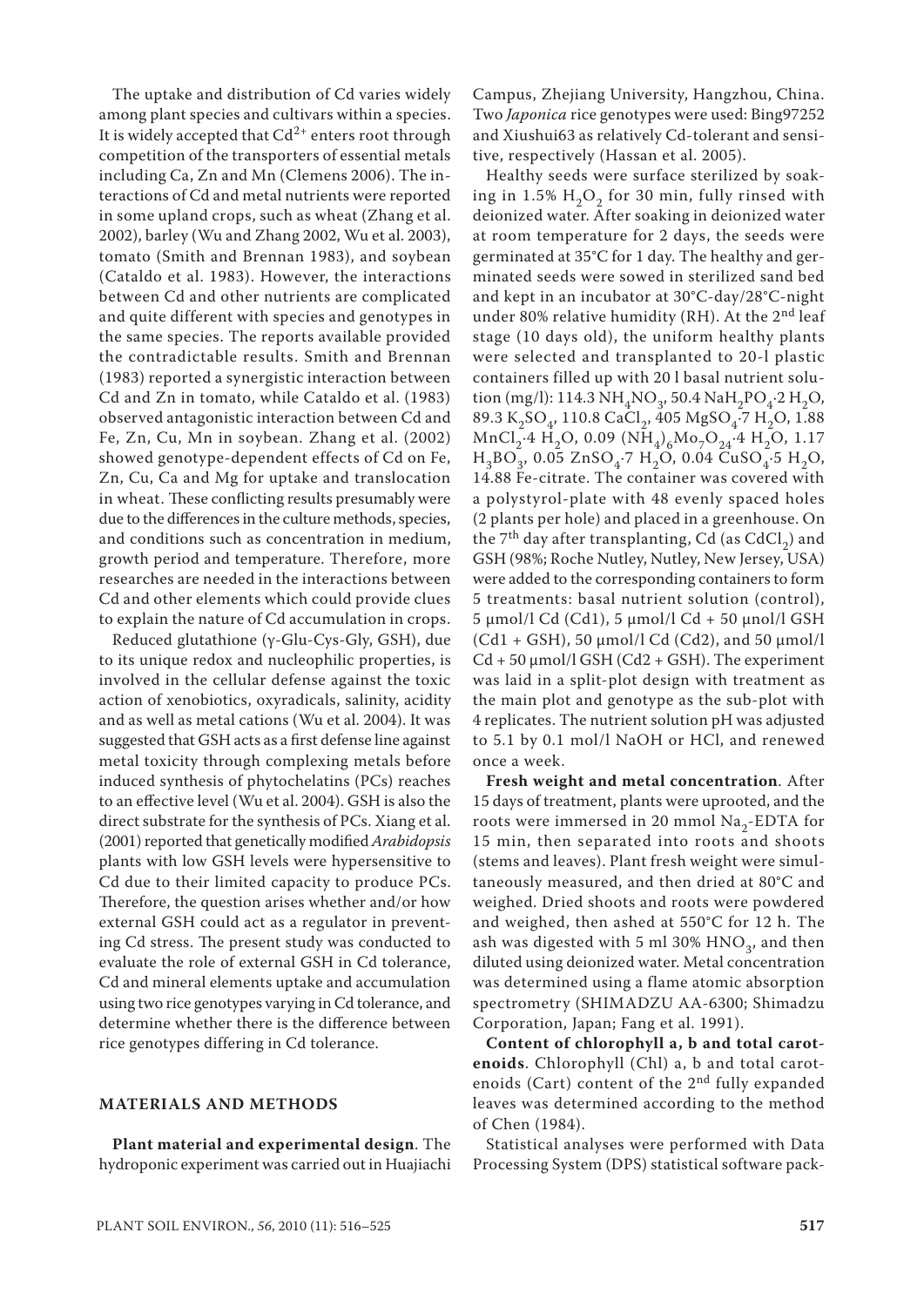age (Tang and Feng 2002) using two-way ANOVA followed by the Duncan's Multiple Range Test (SSR).

### **RESULTS**

**Plant growth**. Symptoms of Cd toxicity (5 or 50 μmol/l Cd single treatment) in rice leaves showed brown spots and yellow necrotic patches. As shown in Figure 1, 5 μmol/l Cd (Cd1) significantly reduced the root and shoot fresh weight, but did not affect the root length. Increasing Cd level to 50 μmol/l Cd (Cd2) caused more decrease in the fresh weight and root length. Furthermore, time of appearance and severity of Cd toxicity symptoms significantly differed between genotypes. The tolerant genotype

Bing97252 was the genotype less affected, in terms of the above mentioned growth traits and yellow necrotic patches, whereas the sensitive Xiushui63 was more affected and Cd toxicity symptoms also appeared rapidly and severely (c.f.  $Cd_2$  significantly reduced root and shoot weight by 74% and 80% in Bing97252, by 78% and 84% in Xiushui63, compared with the control). To investigate the protective role of GSH, 50 μmol/l GSH was added to the 5, 50 μmol/l Cd medium (Cd1 + GSH, Cd2 + GSH). After 15 days treatment, root length and plant fresh weight increased significantly compared with Cd single treatment in both genotypes (Figure 1), and effectively inhibited the appearance of Cd toxicity of chlorosis or necrosis in the leaves. Moreover, when rice plants treated with GSH in the presence



Figure 1. Effect of Cd on fresh weight and root length of the two rice genotypes and as affected by external GSH. Error bars refer to SD values ( $n = 6$ ). Treatments refer to control, Cd1, Cd1 + GSH, Cd2 and Cd2 + GSH, which represent the basic nutrition solution (BNS), BNS + 5  $\mu$ mol/l Cd, BNS + 5  $\mu$ mol/l Cd + 50  $\mu$ mol/l GSH, BNS + 50 µmol/l Cd, and BNS + 50 µmol/l Cd + 50 µmol/l GSH, respectively. G × T, interaction between genotype and treatment; \* and \*\*significant at 0.05 and 0.01 probability level, respectively. Different letters indicate significant differences ( $P < 0.05$ ) among the treatments within each genotype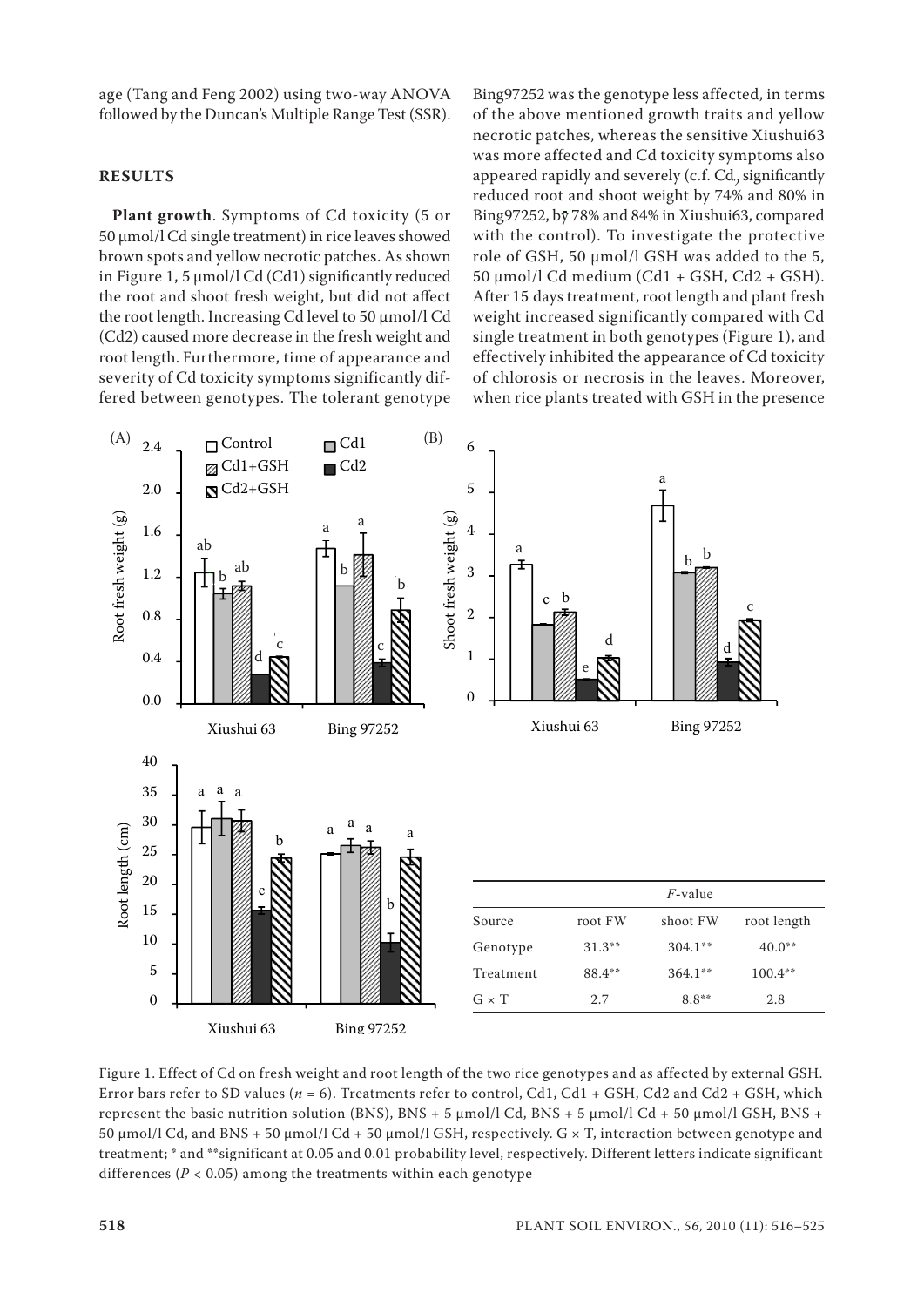of 50 μmol/l Cd, Cd-induced growth inhibition was evidently reduced especially in the tolerant genotype Bing97252. e.g. root fresh weight, shoot fresh weight and root length showed 158%, 108% and 140% increase in Bing97252; while 59%, 100% and 56% in Xiushui63, respectively, compared with 50 μmol/l Cd single treatment (Figure 1).

Exposure of the rice plants to 5 and 50  $\mu$ mol/l Cd for 15 days significantly reduced Chl and Cart contents. Compared to the control, Cd1 treatment induced a significant reduction in the content of Chl a, b and Cart, with 14%, 16% and 15% in Xiushui63; and 10%, 10% and 13% in Bing97252, respectively. The reduction was more intensive by Cd2: in Xiushui63 it was 51%, 55% and 42%, and in Bing97252, 31%, 30% and 30%, when compared with the control (Figure 2). Addition of GSH in 5 μmol/l Cd did not change Chl b content in both genotypes, but significantly increased Chl a content of Bing97252, compared with Cd1. The mitigatory effect of GSH was better on 50 μmol/l Cd-induced inhibition in Chl a and b (c.f. increased by 16%, 38% in Xiushui63, and 10%, 15% in Bing97252 over Cd2, Figure 2).

**Cadmium concentration and accumulation**. Cd concentration in roots and shoots increased with Cd levels in the medium (Figure 3A and B). The Cd concentration was much lower in shoots than in roots in the same treatment. The results of ANOVA showed significant genotypic differences between treatments, interaction of genotype and treatment (*P* < 0.05) for Cd concentrations of shoots and roots.



Figure 2. Effect of Cd on chlorophyll and carotenoids contents of the two rice genotypes and as affected by external GSH. Error bars refer to SD values ( $n = 4$ ). Treatments refer to control, Cd1, Cd1 + GSH, Cd2 and Cd2 + GSH, which represent the basic nutrition solution (BNS), BNS + 5  $\mu$ mol/l Cd, BNS + 5  $\mu$ mol/l Cd + 50  $\mu$ mol GSH, BNS + 50  $\mu$ mol/l Cd, and BNS + 50  $\mu$ mol/l Cd + 50  $\mu$ mol/l GSH, respectively. G  $\times$  T, interaction between genotype and treatment; \* and \*\*significant at 0.05 and 0.01 probability level, respectively. Different letters indicate significant differences ( $P < 0.05$ ) among the treatments within each genotype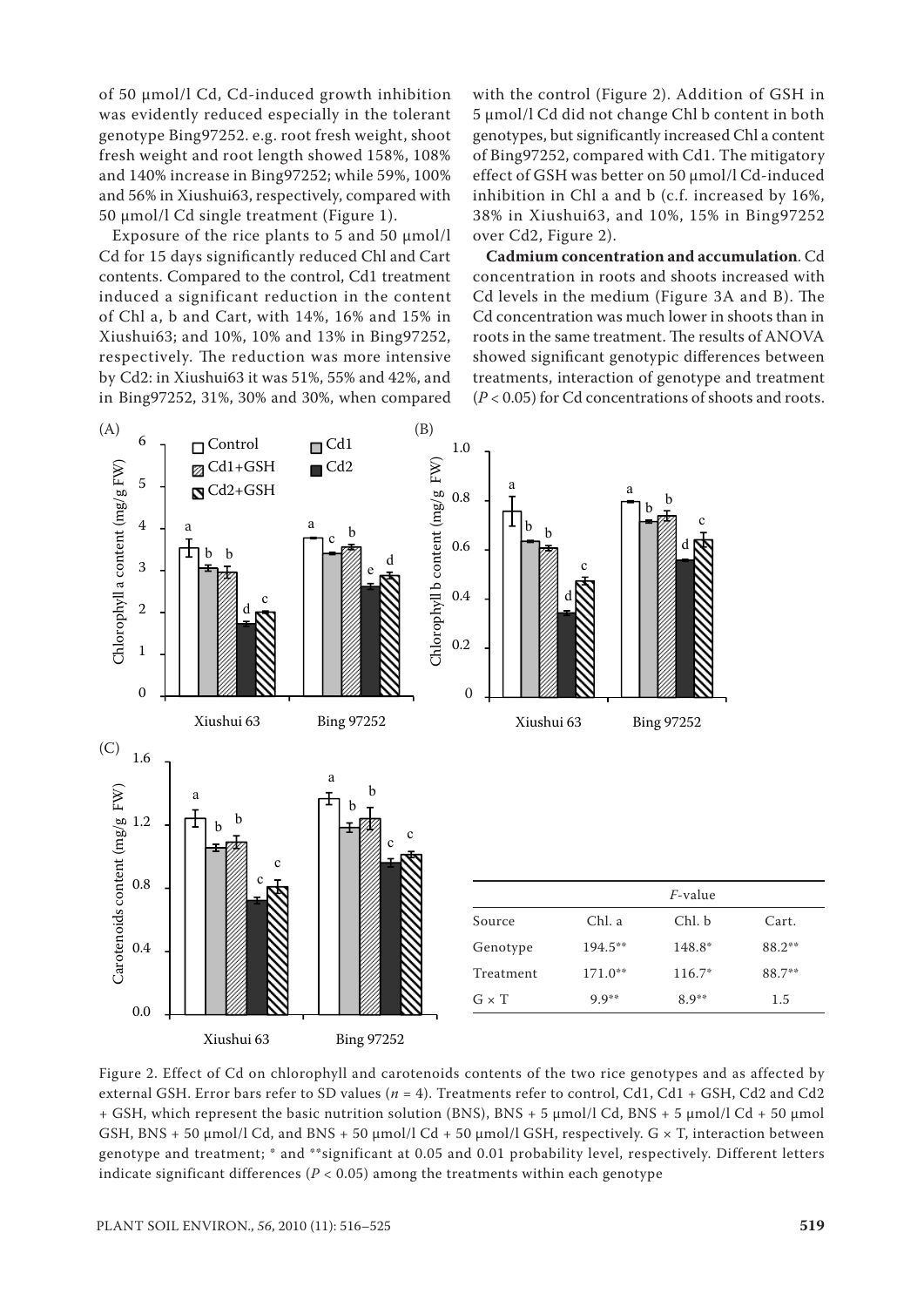There were significant genotypic differences for Cd concentration in roots. Cd concentration of Cd1 and Cd1 + GSH treatment in roots of Bing97252 was significantly higher than that of Xiushui63; whereas it was contrary in shoots. Therefore, the ratio of shoot to root Cd concentration was significantly lower in Bing97252. e.g. when treated with 5 μmol/l Cd, the ratio of shoot to root Cd concentration was 0.25 in Bing97252 and 0.31 in Xiushui63. When plants were treated with 50 μmol/l Cd, both root

and shoot Cd concentrations of Bing97252 were significantly higher than those of Xiushui63. GSH addition decreased Cd concentration in shoots and roots of both rice genotypes at 50 μmol/l Cd level, roots of Xiushui 63 and shoots of Bing 97252 at 5 μmol/l Cd level. Shoot and root Cd concentrations of Cd2 + GSH treated plants decreased by 46% and 31% in Xiushui63, by 73% and 72% in Bing97252, respectively, compared to Cd2 (Figure 3 A and B).



Figure 3. Effect of Cd and GSH in nutrient media on Cd concentration and accumulation in roots (A, C) and shoots (B, D) of the two rice genotypes. Error bars refer to SD values (*n* = 4). Treatments refer to control, Cd1,  $Cd1 + GSH$ ,  $Cd2$  and  $Cd2 + GSH$ , which represent the basic nutrition solution (BNS), BNS + 5  $\mu$ mol/l Cd, BNS + 5 µmol/l Cd + 50 µmol/l GSH, BNS + 50 µmol/l Cd, and BNS + 50 µmol/l Cd + 50 µmol/l GSH, respectively. G × T, interaction between genotype and treatment; \* and \*\*significant at 0.05 and 0.01 probability level, respectively. Different letters indicate significant differences ( $P < 0.05$ ) among the treatments within each genotype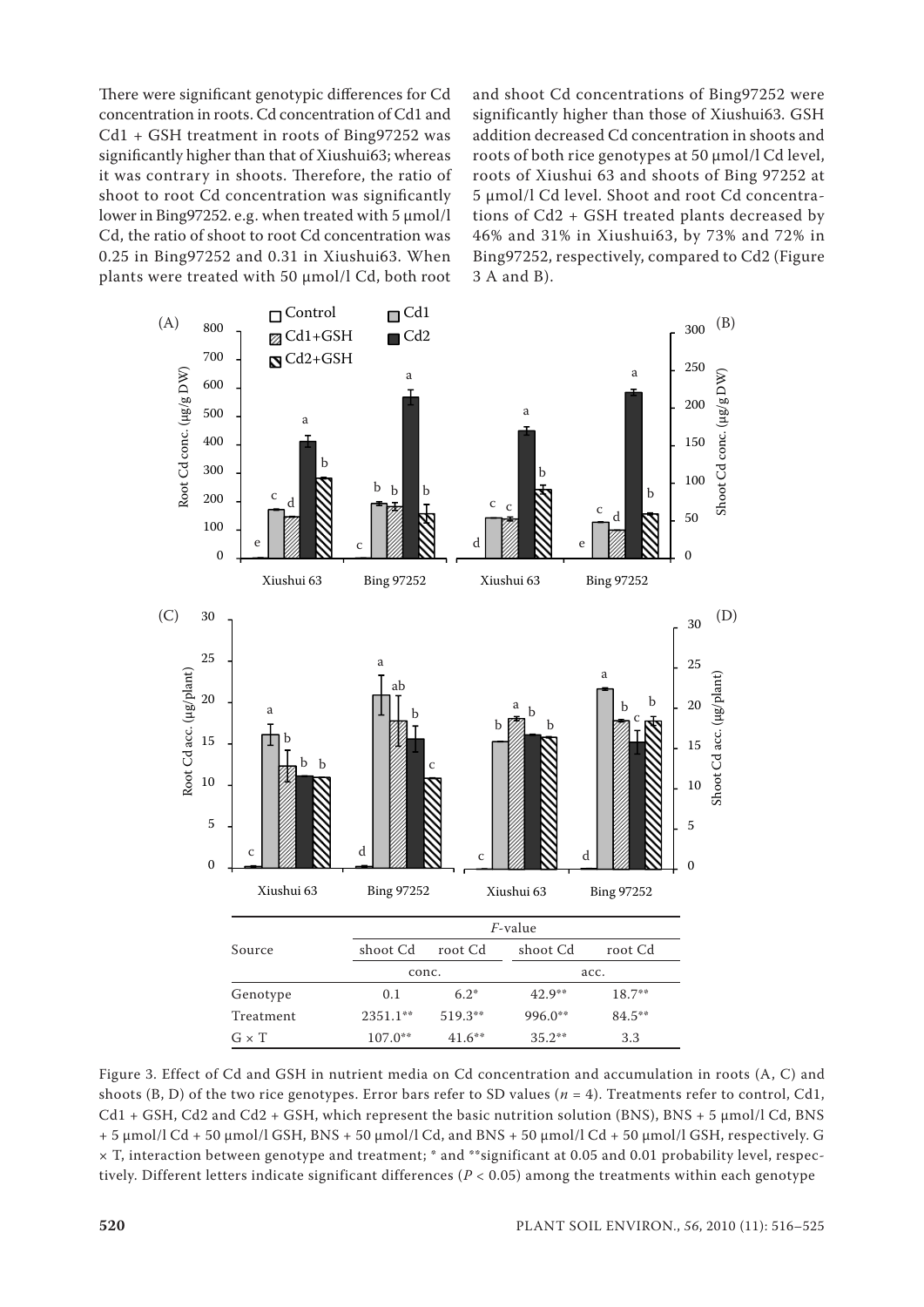|                   | Mineral concentrations ( $\mu$ g/g DW) |                    |                  |                    |                   |                  |                   |                    |                    |                  |  |  |  |
|-------------------|----------------------------------------|--------------------|------------------|--------------------|-------------------|------------------|-------------------|--------------------|--------------------|------------------|--|--|--|
| Treatment         |                                        |                    | shoot            |                    |                   | root             |                   |                    |                    |                  |  |  |  |
|                   | Ca                                     | Zn                 | Mn               | Cu                 | Fe                | Ca               | Zn                | Mn                 | Cu                 | Fe               |  |  |  |
| <b>Bing 97252</b> |                                        |                    |                  |                    |                   |                  |                   |                    |                    |                  |  |  |  |
| Control           | 641 <sup>a</sup>                       | 32.2 <sup>a</sup>  | 335 <sup>a</sup> | 11.0 <sup>b</sup>  | 30.2 <sup>b</sup> | 296 <sup>a</sup> | 43.9 <sup>a</sup> | 11.8 <sup>ab</sup> | $16.4^d$           | 56 <sup>b</sup>  |  |  |  |
| Cd1               | 502 <sup>a</sup>                       | $18.4^{b}$         | 115 <sup>b</sup> | 9.7 <sup>b</sup>   | $21.2^{\circ}$    | 100 <sup>d</sup> | 27.7 <sup>c</sup> | 8.3 <sup>b</sup>   | 27.1 <sup>c</sup>  | 54 <sup>b</sup>  |  |  |  |
| $Cd1 + GSH$       | 592 <sup>a</sup>                       | 19.7 <sup>b</sup>  | $107^{bc}$       | 9.2 <sup>b</sup>   | $22.2^{\circ}$    | 211 <sup>b</sup> | 28.1 <sup>c</sup> | 15.0 <sup>a</sup>  | 17.16 <sup>d</sup> | 62 <sup>b</sup>  |  |  |  |
| Cd2               | 649 <sup>a</sup>                       | 15.9 <sup>c</sup>  | 138 <sup>b</sup> | 16.0 <sup>a</sup>  | 66.2 <sup>a</sup> | $178^{bc}$       | $37.4^{b}$        | 8.5 <sup>b</sup>   | $52.1^{b}$         | 130 <sup>a</sup> |  |  |  |
| $Cd2 + GSH$       | 581 <sup>a</sup>                       | 27.3 <sup>ab</sup> | 67 <sup>c</sup>  | 17.2 <sup>a</sup>  | 14.8 <sup>d</sup> | 173 <sup>c</sup> | $32.9^{bc}$       | 11.3 <sup>ab</sup> | 60.0 <sup>a</sup>  | 67 <sup>b</sup>  |  |  |  |
| Xiushui 63        |                                        |                    |                  |                    |                   |                  |                   |                    |                    |                  |  |  |  |
| Control           | $548^{bc}$                             | $23.6^{ab}$        | 420 <sup>a</sup> | 8.9 <sup>c</sup>   | 23.7 <sup>b</sup> | 223 <sup>b</sup> | 22.9 <sup>c</sup> | 25.8 <sup>a</sup>  | 25.2 <sup>c</sup>  | 51 <sup>c</sup>  |  |  |  |
| Cd1               | $541^{bc}$                             | 18.8 <sup>c</sup>  | 200 <sup>b</sup> | 22.3 <sup>a</sup>  | $20.2^{\circ}$    | 99 <sup>e</sup>  | 21.8 <sup>c</sup> | $14.6^{b}$         | 46.1 <sup>b</sup>  | 44 <sup>d</sup>  |  |  |  |
| $Cd1 + GSH$       | 613 <sup>b</sup>                       | 25.3 <sup>a</sup>  | 165 <sup>c</sup> | $15.2^{bc}$        | $22.3^{bc}$       | 168 <sup>c</sup> | 30.7 <sup>a</sup> | $15.5^{\rm b}$     | $28.2^{\circ}$     | 44 <sup>d</sup>  |  |  |  |
| Cd2               | 502 <sup>c</sup>                       | $13.8^{d}$         | 140 <sup>d</sup> | $16.4^{ab}$        | 34.1 <sup>a</sup> | 148 <sup>d</sup> | $26.5^{b}$        | 9.5 <sup>c</sup>   | 54.9 <sup>b</sup>  | 101 <sup>a</sup> |  |  |  |
| $Cd2 + GSH$       | 706 <sup>a</sup>                       | $20.9^{bc}$        | 101 <sup>e</sup> | 17.1 <sup>ab</sup> | $24.8^{b}$        | 269 <sup>a</sup> | 30.2 <sup>a</sup> | 8.1 <sup>c</sup>   | 74.7 <sup>a</sup>  | 79 <sup>b</sup>  |  |  |  |

Table 1. Effect of Cd and GSH in the nutrient media on Ca, Zn, Mn, Cu and Fe concentrations of the two rice genotypes

Data were means of seven independent replications. Different letters indicate significant differences (*P* < 0.05) among the treatments within each genotype. Control, Cd1, Cd1 + GSH, Cd2 and Cd2 + GSH correspond to basic nutrition solution (BNS), BNS + 5  $\mu$ mol/l Cd, BNS + 5  $\mu$ mol/l Cd + 50  $\mu$ mol/l GSH, BNS + 50  $\mu$ mol/l Cd, and  $BNS + 50 \mu mol/l Cd + 50 \mu mol/l GSH$ , respectively

Cd accumulation in plants is a function of Cd concentration and dry weight. Significant differences were observed in Cd accumulation (*P* < 0.01) between the two genotypes and among the five treatments (Figure 3). Cd accumulation in Xiushui63 was lower than Bing97252 after 5 μmol/l Cd exposure, whereas there was no significant difference in Cd-translocation from root to shoot between the two genotypes (c.f. 48% in Bing97252 and 50% in Xiushui63, data not shown). When treated with 50 μmol/l Cd, the translocation remained unchanged in Bing97252. However, the ratio of root to the total Cd accumulation reduced to 40% in Xiushui63. Addition of GSH in the presence of Cd improved Cd-translocation

in Xiushui63 under 5 μmol/l Cd exposure, and Bing97252 under 50 μmol/l Cd exposure.

**Element concentrations and accumulations**. Table 1 shows the concentrations of macroelement Ca, and four microelements Zn, Mn, Cu and Fe in shoots and roots of the two rice genotypes with different treatments. The results of ANOVA showed significant differences in the interaction between treatment and genotype for all examined element concentrations. There were highly significant differences between genotypes, but not in shoot Zn and root/shoot Ca (Table 2). In roots, compared with the control, 5  $\mu$ mol/l Cd (Cd1) induced a significant decrease in the concentration of Ca and Zn in Bing97252 (c.f. 66% and 37%, respec-

Table 2. ANOVA of Cd concentration and accumulation of two rice genotypes at five treatments

|              | <i>F</i> -value |           |                     |           |            |                   |            |           |           |           |  |  |  |
|--------------|-----------------|-----------|---------------------|-----------|------------|-------------------|------------|-----------|-----------|-----------|--|--|--|
| Source       |                 |           | shoot concentration |           |            | root concetration |            |           |           |           |  |  |  |
|              | Ca              | Zn        | Mn                  | Cu        | Fe         | Ca                | Zn         | Mn        | Cu        | Fe        |  |  |  |
| Genotype     | 0.3             | 3.8       | $86.3**$            | $29.8**$  | $52.3**$   | 4.6               | $79.6***$  | $41.9**$  | $58.9**$  | $24.7***$ |  |  |  |
| Treatment    | 3.4             | $15.5***$ | $331.2**$           | $20.0**$  | $193.0**$  | $130.7**$         | $12.8**$   | $40.8**$  | $151.2**$ | $149.7**$ |  |  |  |
| $G \times T$ | $5.1*$          | $4.8*$    | $8.2***$            | $18.5***$ | $74.7**$   | $37.0**$          | $22.3***$  | $26.6***$ | $3.5*$    | $11.9***$ |  |  |  |
|              |                 |           | shoot accumulation  |           |            | root accumulation |            |           |           |           |  |  |  |
| Genotype     | $186.7**$       | $80.7**$  | $5.1*$              | $56.0**$  | $264.4***$ | $170.0**$         | $195.5***$ | $11.4***$ | $11.0**$  | $60.9**$  |  |  |  |
| Treatment    | $221.6***$      | $91.1***$ | $2109.8**$          | $195.1**$ | $399.6**$  | $443.4**$         | $71.2**$   | $193.4**$ | $42.3**$  | $14.7***$ |  |  |  |
| $G \times T$ | $11.8**$        | $11.7***$ | $6.7***$            | $93.2**$  | $43.0**$   | $38.3**$          | $26.8**$   | $38.4***$ | $23.8**$  | 1.8       |  |  |  |

 $G \times T$  – interaction between genotype and treatment; \*and \*\*significant at 0.05 and 0.01 probability level, respectively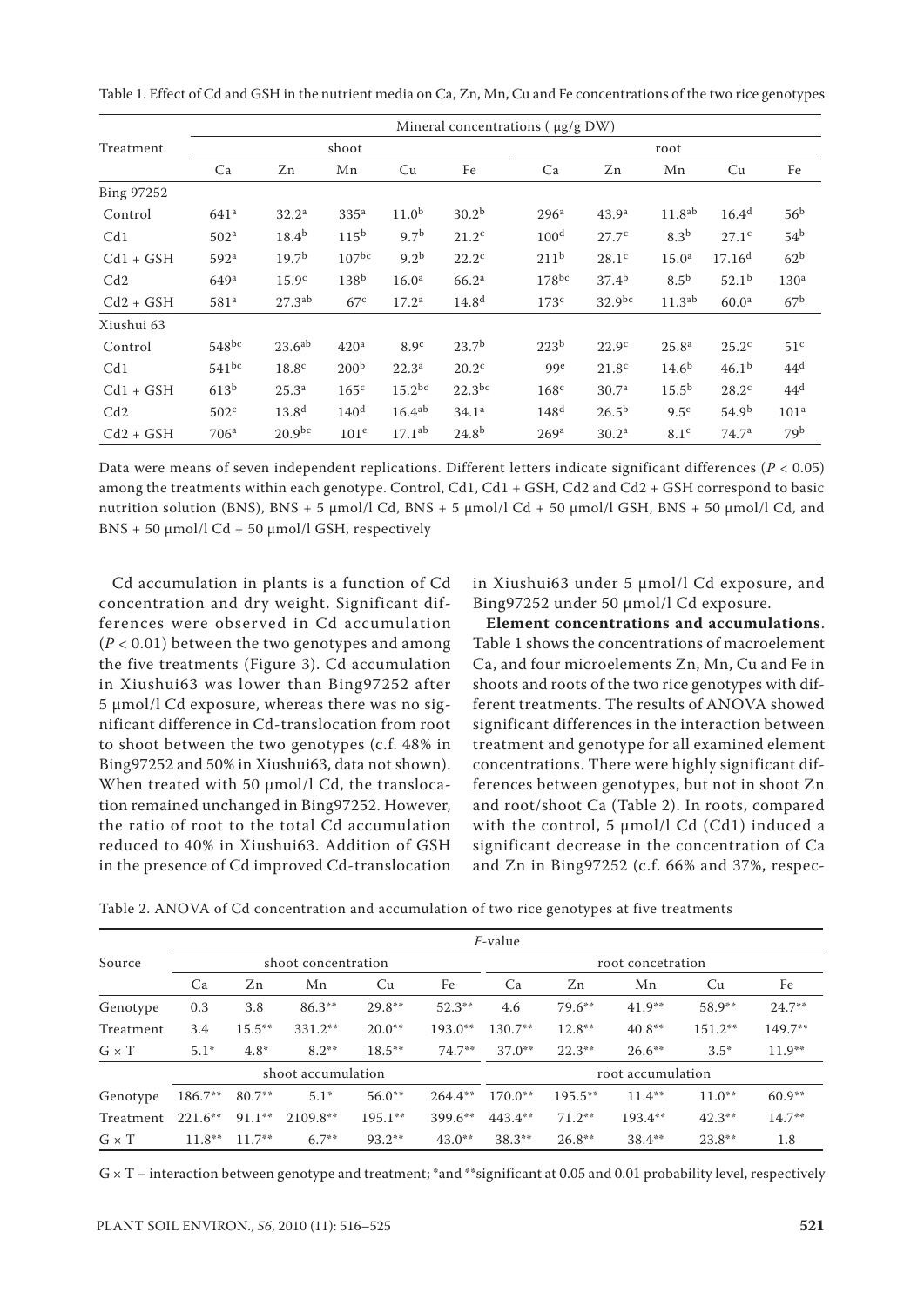| Treatment   |                    |                   | Mineral accumulations (µg/plant) |                   | Shoot/root ratio  |                   |                  |                    |                   |                  |
|-------------|--------------------|-------------------|----------------------------------|-------------------|-------------------|-------------------|------------------|--------------------|-------------------|------------------|
|             | Ca                 | Zn                | Mn                               | Cu                | Fe                | Ca                | Zn               | Mn                 | Cu                | Fe               |
| Bing 97252  |                    |                   |                                  |                   |                   |                   |                  |                    |                   |                  |
| Control     | 464.1 <sup>a</sup> | 27.0 <sup>a</sup> | $225.1^{\circ}$                  | 9.4 <sup>a</sup>  | 27.2 <sup>a</sup> | 11.5 <sup>c</sup> | 3.9 <sup>a</sup> | 149.1 <sup>a</sup> | 3.5 <sup>a</sup>  | 2.9 <sup>a</sup> |
| Cd1         | 270.1 <sup>b</sup> | 11.3 <sup>b</sup> | $54.1^{b}$                       | 7.2 <sup>b</sup>  | 14.8 <sup>c</sup> | 26.6 <sup>a</sup> | 3.2 <sup>b</sup> | 66.6 <sup>b</sup>  | 1.7 <sup>c</sup>  | 2.0 <sup>b</sup> |
| $Cd1 + GSH$ | $294.8^{b}$        | 13 <sup>b</sup>   | 54.3 <sup>b</sup>                | 6.5 <sup>b</sup>  | 18.2 <sup>b</sup> | 11.0 <sup>c</sup> | 2.9 <sup>b</sup> | 30.9 <sup>c</sup>  | 2.3 <sup>b</sup>  | 1.5 <sup>c</sup> |
| Cd2         | 99.2 <sup>d</sup>  | 7.1 <sup>c</sup>  | $20.2^{\circ}$                   | 4.0 <sup>c</sup>  | 9.0 <sup>d</sup>  | 6.4 <sup>d</sup>  | 1.8 <sup>c</sup> | 66.3 <sup>b</sup>  | 1.4 <sup>c</sup>  | 1.0 <sup>d</sup> |
| $Cd2 + GSH$ | 192.8 <sup>c</sup> | 10.8 <sup>b</sup> | 21.8 <sup>c</sup>                | 9.5 <sup>a</sup>  | 9.8 <sup>d</sup>  | 14.9 <sup>b</sup> | 3.7 <sup>a</sup> | 26.3 <sup>c</sup>  | 1.3 <sup>c</sup>  | 0.9 <sup>d</sup> |
| Xiushui 63  |                    |                   |                                  |                   |                   |                   |                  |                    |                   |                  |
| Control     | 290.8 <sup>a</sup> | 13.9 <sup>a</sup> | 208.4 <sup>a</sup>               | 7.0 <sup>c</sup>  | 16.8 <sup>a</sup> | 11.8 <sup>b</sup> | 5.0 <sup>a</sup> | 79.2 <sup>a</sup>  | 1.7 <sup>a</sup>  | 2.2 <sup>a</sup> |
| Cd1         | 167.9 <sup>c</sup> | 7.4 <sup>c</sup>  | 60.2 <sup>b</sup>                | 10.6 <sup>a</sup> | 9.7 <sup>c</sup>  | 18.5 <sup>a</sup> | 2.9 <sup>b</sup> | 45.3 <sup>c</sup>  | 1.7 <sup>a</sup>  | 1.6 <sup>b</sup> |
| $Cd1 + GSH$ | $223.0^{b}$        | $11.5^{b}$        | $57.1^{b}$                       | 8.7 <sup>b</sup>  | 11.7 <sup>b</sup> | 13.0 <sup>b</sup> | 3.0 <sup>b</sup> | 37.1 <sup>d</sup>  | 1.4 <sup>ab</sup> | 1.8 <sup>b</sup> |
| Cd2         | $53.5^e$           | 4.1 <sup>e</sup>  | 14.0 <sup>c</sup>                | 3.1 <sup>e</sup>  | 5.9 <sup>e</sup>  | $12.4^{b}$        | 1.9 <sup>c</sup> | 45.7 <sup>c</sup>  | $1.1^{bc}$        | 1.0 <sup>c</sup> |
| $Cd2 + GSH$ | $138.3^{d}$        | 5.0 <sup>d</sup>  | 18.5 <sup>c</sup>                | 5.5 <sup>d</sup>  | 7.6 <sup>d</sup>  | $12.2^{b}$        | 3.2 <sup>b</sup> | 60.7 <sup>b</sup>  | 0.9 <sup>c</sup>  | 1.5 <sup>b</sup> |

Table 3. Effect of Cd and GSH in nutrient media on Ca, Zn, Mn, Cu and Fe accumulations of the two rice genotypes

Data were means of seven independent replications. Different letters indicate significant differences (*P* < 0.05) among the treatments within each genotype. Control, Cd1, Cd1 + GSH, Cd2 and Cd2 + GSH correspond to basic nutrition solution (BNS), BNS + 5  $\mu$ mol/l Cd, BNS + 5  $\mu$ mol/l Cd + 50  $\mu$ mol/l GSH, BNS + 50  $\mu$ mol/l Cd, and  $BNS + 50 \mu mol/l Cd + 50 \mu mol/l GSH$ , respectively

tively), and the concentration of Ca, Mn and Fe in Xiushui63 (c.f. 56%, 43% and 14%). However, Cu concentration of Cd single treatment was even higher than the control. With 50 μmol/l Cd treatment (Cd2), Ca, Zn and Fe concentrations in both genotypes and Cu in Bing97252 were higher than Cd1, and the concentrations of Cu and Fe were even higher than the control. Compared with Cd1, addition of 50 μmol/l GSH in 5 μmol/l Cd (Cd1 + GSH) significantly increased Ca and Mn concentrations by 111% and 81% in Bing97252, and increased Ca and Zn concentrations by 70% and 41% in Xiushui63, respectively. However, Cd1 + GSH decreased Cu concentration, and did not affect Fe concentration in both genotypes. Cd2 + GSH elevated the concentrations of Ca and Zn in Xiushui63, whereas it had no difference in Bing97252, compared with Cd2. Changes induced by Cd2 + GSH in Mn, Cu and Fe were with totally different trends: it did not affect Mn, increased Cu, and decreased Fe.

Concerning shoot mineral concentrations, Cd1 and Cd2 treatments significantly reduced Zn and Mn concentrations in both genotypes, while they had no significant effect on Ca. Shoot Fe concentration was higher in Cd2 but lower in Cd1 when compared to control. External GSH significantly increased shoot Zn concentration of Xiushui63 exposed to 5 μmol/l Cd, and of both genotypes in the presence of 50 μmol/l Cd. However, GSH decreased Mn and Fe concentrations of both genotypes in 50 μmol/l Cd.

The different accumulations of Ca and Zn, Mn, Cu and Fe in two rice genotypes with different treatments are shown in Table 3. There were significant differences between genotypes, treatments, or the interaction between genotype and treatment, except the interaction in root Fe accumulation (Table 2). Cd significantly reduced mineral accumulations in both genotypes except Cu accumulation of Cd1 treatment in Xiushui63. In addition, higher Cd level treatment caused more inhibition in mineral accumulations. Cd1 + GSH increased Ca, Zn, and Fe accumulations in Xiushui63, but only significantly increased Fe accumulation in Bing97252. Cd2 + GSH induced increases in Ca, Zn and Cu accumulations and no difference in Mn accumulation of both genotypes, compared with Cd2 treatment. Moreover, Cd2 + GSH increased Fe accumulation in Xiushui63, but not in Bing97252.

As to ratio of shoot/root compared with control, both 5 and 50 μmol/l Cd decreased the ratios of Zn, Mn, Cu and Fe in Bing97252 and Xiushui63, except the Cu of Cd1 treatment in Xiushui63. The ratio of Ca in Cd1 treatment was even higher than control. Concerning the genotypic differences in shoot/root ratio, Cd decreased less that of Zn and increased more that of Ca in Bing97252 than Xiushui63, compared with control. Cd1 + GSH markedly decreased the ratios, except the ratios of Zn and Cu in both genotypes, and of Fe in Xiushui63, compared to Cd1. Cd2 + GSH increased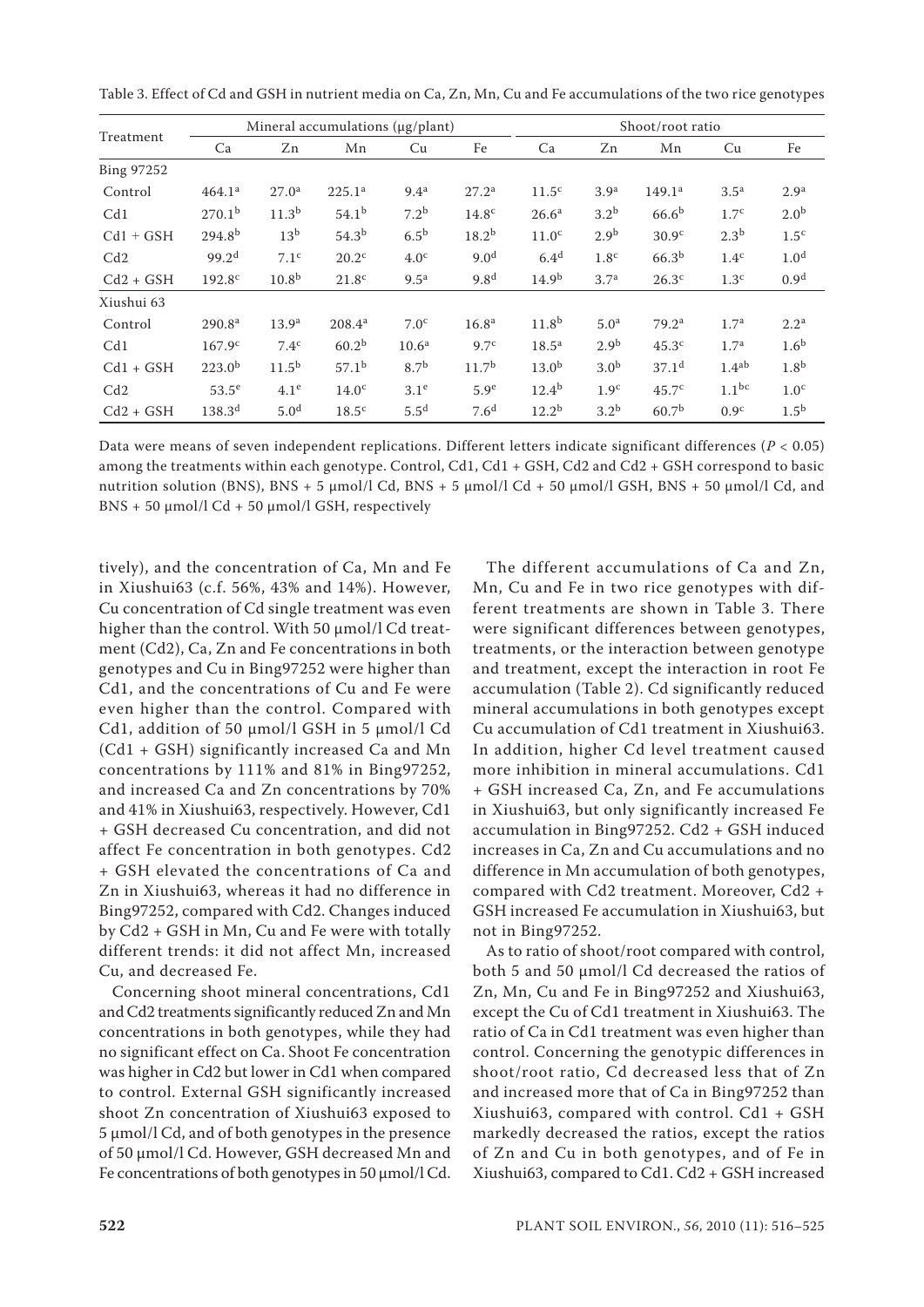|                |      |          | Shoot metal concentration |         |          | Root metal concentration |         |         |          |         |          |  |
|----------------|------|----------|---------------------------|---------|----------|--------------------------|---------|---------|----------|---------|----------|--|
|                | Ca   | Zn       | Mn                        | Cu      | Fe       | C <sub>d</sub>           | Ca      | Zn      | Mn       | Cu      | Fe       |  |
| <b>SMC</b>     |      |          |                           |         |          |                          |         |         |          |         |          |  |
| Cd             | 0.10 | $-0.70*$ | $-0.48$                   | 0.44    | $0.78**$ | $0.98**$                 | $-0.26$ | 0.13    | $-0.57$  | 0.60    | $0.92**$ |  |
| Ca             |      | 0.35     | $-0.08$                   | 0.11    | 0.30     | 0.12                     | $0.72*$ | 0.59    | $-0.22$  | 0.27    | 0.24     |  |
| Zn             |      |          | 0.41                      | $-0.24$ | $-0.40$  | $-0.76**$                | 0.57    | 0.51    | 0.28     | $-0.35$ | $-0.54$  |  |
| Mn             |      |          |                           | $-0.38$ | 0.00     | $-0.58$                  | 0.38    | 0.00    | $0.73*$  | $-0.52$ | $-0.34$  |  |
| Cu             |      |          |                           |         | 0.07     | 0.40                     | $-0.35$ | $-0.14$ | $-0.34$  | $0.73*$ | 0.20     |  |
| Fe             |      |          |                           |         |          | $0.74**$                 | 0.08    | 0.44    | $-0.31$  | 0.16    | $0.85**$ |  |
| RMC            |      |          |                           |         |          |                          |         |         |          |         |          |  |
| C <sub>d</sub> |      |          |                           |         |          |                          | $-0.29$ | 0.08    | $-0.62*$ | 0.58    | $0.90**$ |  |
| Ca             |      |          |                           |         |          |                          |         | 0.56    | 0.13     | $-0.08$ | 0.05     |  |
| Zn             |      |          |                           |         |          |                          |         |         | $-0.44$  | $-0.08$ | 0.33     |  |
| Mn             |      |          |                           |         |          |                          |         |         |          | $-0.49$ | $-0.52$  |  |
| Cu             |      |          |                           |         |          |                          |         |         |          |         | 0.52     |  |

Table 4. Relationships between element concentrations in roots and shoots of rice plants

SMC – shoot metal concentration; RMC – root metal concentration; \* and \*\*significant at the 0.05 and 0.01 probability levels, respectively

ratios of Ca and Zn in Bing97252, and Zn, Mn, Fe in Xiushui63, compared to Cd2.

**Relationship of cadmium, calcium, zinc, manganese, copper and iron concentrations among different plant organs**. Table 4 shows the correlation coefficients between the element concentrations in different organs of rice. Significantly negative correlation was observed between shoot Zn concentration and shoot/root Cd concentration. Similarly, significantly negative correlation was discovered between root Cd concentration and Mn concentration. Yet, significantly positive relationship between Cd and Fe both in shoot and root was found.

#### **DISCUSSION**

Cadmium contamination in soil turned into a potential agricultural and environmental issue worldwide (Chen et al*.* 2007). Correspondingly, it is urgently necessary to develop approaches to prevent the accumulation of Cd in plants so as to alleviate health risks associated with exposure to high Cd content food. Considering large-scale, medium and slightly contaminated farmlands, such approaches as the application of chemical regulators to alleviate Cd toxicity and simultaneously reduce plant Cd uptake would be a cost-effective and practically acceptable strategy for full utilization of natural resource and safe food production. In this work, we observed a genotype and Cd-dose dependent role of exogenous GSH in modulation

plant growth, Chl content and mineral uptake and accumulation against Cd stress in the two rice genotypes differing in Cd tolerance. Addition of 50 μmol/l GSH to 50 μmol/l Cd medium (Cd2 + GSH) effectively alleviated Cd-induced growth inhibition and toxicity in both rice genotypes, described as its capability of preventing the inhibition of shoot/root fresh weight, root length and Chl content (Figures 1 and 2). Addition of 50 μmol/l GSH to 5 μmol/l Cd medium (Cd1 + GSH) significantly alleviated the inhibition on root fresh weight of Bing97252, shoot growth of Xiushui63. The results suggested a practical potential for exogenous GSH application as an intervention strategy in mitigating Cd stress in rice plants.

Our previous study suggested that decreasing leaf Chl content was one of the most general toxicity effects of Cd to plants (Wu and Zhang 2002), which was confirmed in the present study. A notable reduction of Chl a, b and Cart content was detected in both genotypes exposed to 5 or 50 μmol/l Cd, with Cd-sensitive genotype being more serious than tolerant one. Cd-induced Chl synthesis inhibition was significantly reverted when rice seedlings were treated with exogenous GSH (Cd1 + GSH, Cd2 + GSH) (Figure 2), but did not affect Cart and Chl. As an indicator of plant health, chlorophyll content was more accurate and sensitive than shoot dry weight and root length. Both Chl and Cart are central parts of energy manifestation of every green plant system. Thus,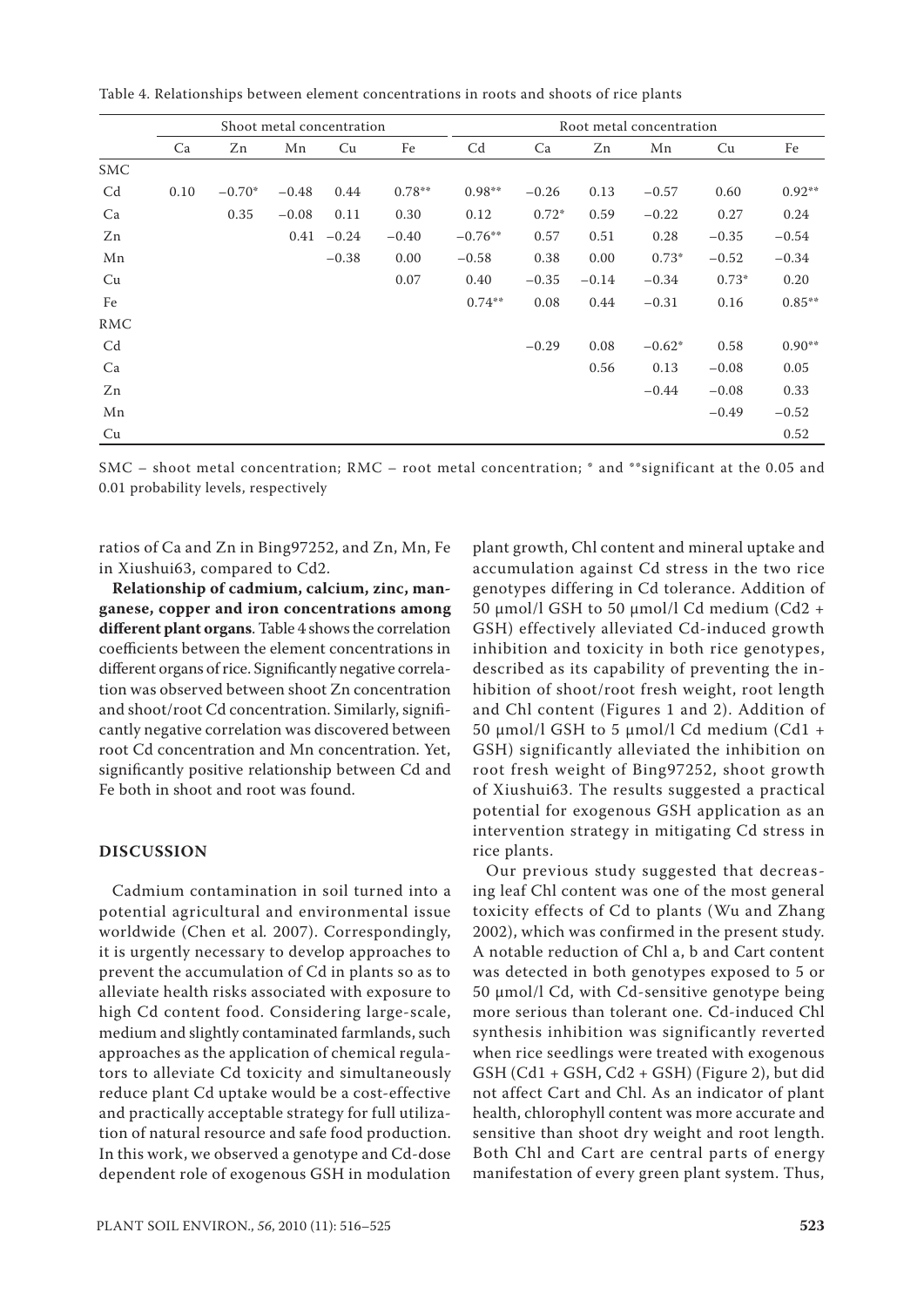any alteration in their levels may cause marked effect on the entire metabolism of plant. Cart protect Chl from photo-oxidative destruction and therefore, a reduction in carotenoids could have a serious consequence on Chl pigments (Abdel-Latif 2008). Van Assche and Clijsters (1990) concluded Cd can alter Chl biosynthesis by inhibiting protochlorophyllide reductase and the photosynthetic electron transport by inhibiting the water-splitting enzyme located at the oxidizing site of photosystem II (PSII). On the other hand, Mn is essential for optimal water-splitting activity (Baszinsky et al. 1980). The negative correlation between concentration of Cd and Mn could partly explain the inhibition of the decrease in Chl contents.

Restricted translocation from root to shoot may result in lower Cd concentration in grains than in roots or leaves (Grant et al. 1998). Florijn and van Beusichem (1993) found internal distribution rather than uptake of Cd caused the genotypic difference in shoot Cd concentration in maize inbred lines. In the present study, higher Cd concentration in roots of the tolerant genotype Bing97252 did not cause higher Cd in shoots. Moreover, Bing97252 had higher root to total ratio of Cd accumulation in Cd2 treatment (Figure 3C and D). It may be suggested that the distribution of Cd in plant may be partly related to Cd tolerance. However, GSH improved the translocation of Cd in Xiushui63 under 5 μmol/l Cd exposure, and Bing97252 under 50 μmol/l Cd exposure (Figure 3C and D). Considering dramatically reduced shoot and root Cd concentration in Cd2 + GSH treatment (Figure 3A and B), exogenous GSH seemed to act by reducing Cd uptake rather than translocation.

There were many researches on metal uptake and accumulation under Cd stress, but the results showed quite different. It is now widely accepted that Cd enters plant root probably through competition with other metals including Zn, Mn, Ca and Fe (Clemens 2006). Wu et al. (2003) reported there was a significantly negative correlation between Zn, Cu, or Mn concentration and Cd concentration in different barley genotypes. In the present study, Cd significantly inhibited the concentration of Mn in plant. Sensitive genotype Xiushui63 was more affected. These results indicate that Cd may compete with Mn transporter systems and keeping the rate of Mn uptake steady may be important for Cd tolerance in rice. Significantly negative correlation was observed between shoot Cd and shoot/root Zn concentration, and between root Cd and Mn concentration. Therefore, excessive Cd accumulation would affect the rate of uptake

and distribution of certain nutrients in the plants, and consequently would be responsible for mineral deficiencies/imbalance and depression of the plant growth. The work of Wang et al. (2007) showed increased Fe uptake under Cd stress in maize. Liu et al. (2003) found a significant correlation on root content between Cd and Cu or Fe, in 20 rice cultivars. However, some other researches related to changes of Fe concentrations under Cd stress showed no significant correlation between these two metals (Chaoui et al. 1997). In the present study, there were significantly positive relationships between Cd and Fe both in shoots and roots. The Fe and Cu concentrations in Cd2 treatment were even higher than the control. Addition of GSH in Cd treatments showed a Cd-dose- and genotypedependent effect on mineral uptake; e.g. external GSH elevated root Ca and Zn concentrations in Xiushui63 in both 5 and 50 μmol/l Cd present solution, but it elevated root Ca and Mn concentrations in Bing97252 only in Cd1. Thus, elevated uptake of Ca and Zn may be one of the mitigatory effects of external GSH in sensitive genotype.

The reduction in accumulation of Ca, Zn, Mn and Fe could be due to the reduced plant growth and impaired penetration of the roots into the medium induced by Cd. Addition of GSH reverted accumulation of Fe in Bing97252 and Cu, Zn, Fe in Xiushui63 with Cd1, and recovered Ca, Zn, Cu, Fe in both genotypes with Cd2 (Table 3). The results showed a better plant growth at exogenous GSH addition. The ratio of accumulation of shoot/root reflects the translocation of elements from roots to shoots. Compared with control, Cd decreased less the shoot/ root ratio of Zn and increased more the ratio of Ca in Bing97252 than Xiushui63 (Table 3). It may be assumed that maintaining higher translocation of Zn and Ca is an important way to reduce Cd toxicity. However, the effects of GSH on mineral translocation seemed to be more complex, e.g. Cd1 + GSH markedly reduced the ratio of Fe and enhanced the ratio of Cu in Bing97252, but it had no differences in Xiushui63. When the plants were exposed to Cd, the ratio of Zn was not changed with Cd1 + GSH, compared to Cd1, while the ratio was elevated over Cd2 by Cd2 + GSH. Hence, it may be assumed that the influence of GSH on mineral translocation is variable over the element, genotype and Cd level. It also can be suggested that enhanced Zn translocation may participate in alleviative effect of GSH under higher Cd toxicity in rice.

In conclusion, Cd stress decreased Chl and Cart contents, and affected the rate of uptake and distribution of certain nutrients in rice plants (e.g.